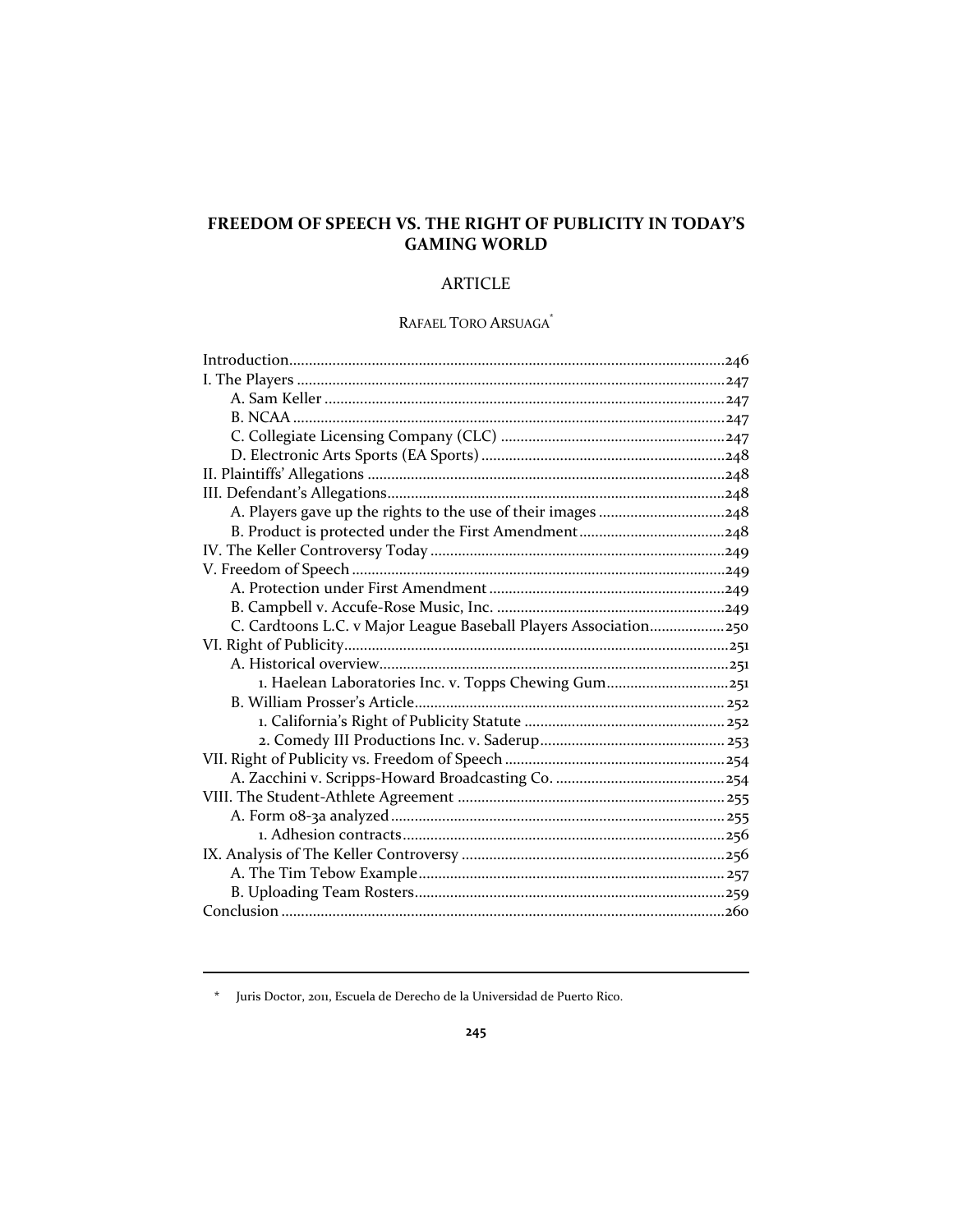Finding the proper balance is sometimes a very difficult job. There is no neatly packaged general rule that can be waved like a magic wand to make the solution any easier. The balance must be laboriously hacked out case by case.  $-$ Thomas J. McCarthy $^1$ 

#### **INTRODUCTION**

HIS INVESTIGATION IS INSPIRED BY A CONTROVERSY THAT HAS RISEN FROM A class action suit brought by ex-collegiate football player, Sam Keller, in 2009, against the National Collegiate Athletic Association (NCAA), THIS INVESTIGATION IS INSPIRED BY A CONTROVERSY THAT HAS RISEN FROM A class action suit brought by ex-collegiate football player, Sam Keller, in 2009, against the National Collegiate Athletic Association (NCAA), the Colleg This is a classic First Amendment publicity rights case and there is no clear doctrine, either from state or federal jurisprudence, which can be used to determine whether plaintiffs or defendants will come out on top. On one end lays the Freedom of Speech protection established in the United States Constitution's First Amendment, and at the other is the right of publicity protection that has been developed in both state jurisprudence and statutes. Some questions immediately come to mind. What are the legal policies behind these principles? Should collegiate student-athletes know what rights they give up when they sign agree to represent their college or university? Perhaps the most important question of all: should a third party be allowed to make billions of dollars using another's image or likeness? All of these questions will be addressed in this article at some point.

The overall view is that EA Sports has utilized everything but the players' names (this is debatable, as we will see) when developing, manufacturing and selling videogames. It is an advertising strategy that attracts millions of consumers to buy or use its products. A person playing a NCAA Football videogame does not pick the University of Florida team because they like its uniforms. Instead, the person, more likely than not, picks that team because they will be able to use Tim Tebow, with all of his real life physical attributes, in order to beat other teams. $<sup>2</sup>$ </sup>

This article presents a view of the legal framework that has been developed in the United States regarding the right of publicity and the First Amendment protections on freedom of speech. First, it discusses the main parties involved in the controversy that will be referred to as the Keller Controversy. The following sections explain the basis of the plaintiff's allegations and the defendant's coun-

**<sup>1</sup>** 2 THOMAS J. MCCARTHY, THE RIGHTS OF PUBLICITY AND PRIVACY § 8:39 (2d ed. 2011).

**<sup>2</sup>** The Tim Tebow Example is further discussed in Section IX. *See infra* Sec. IX.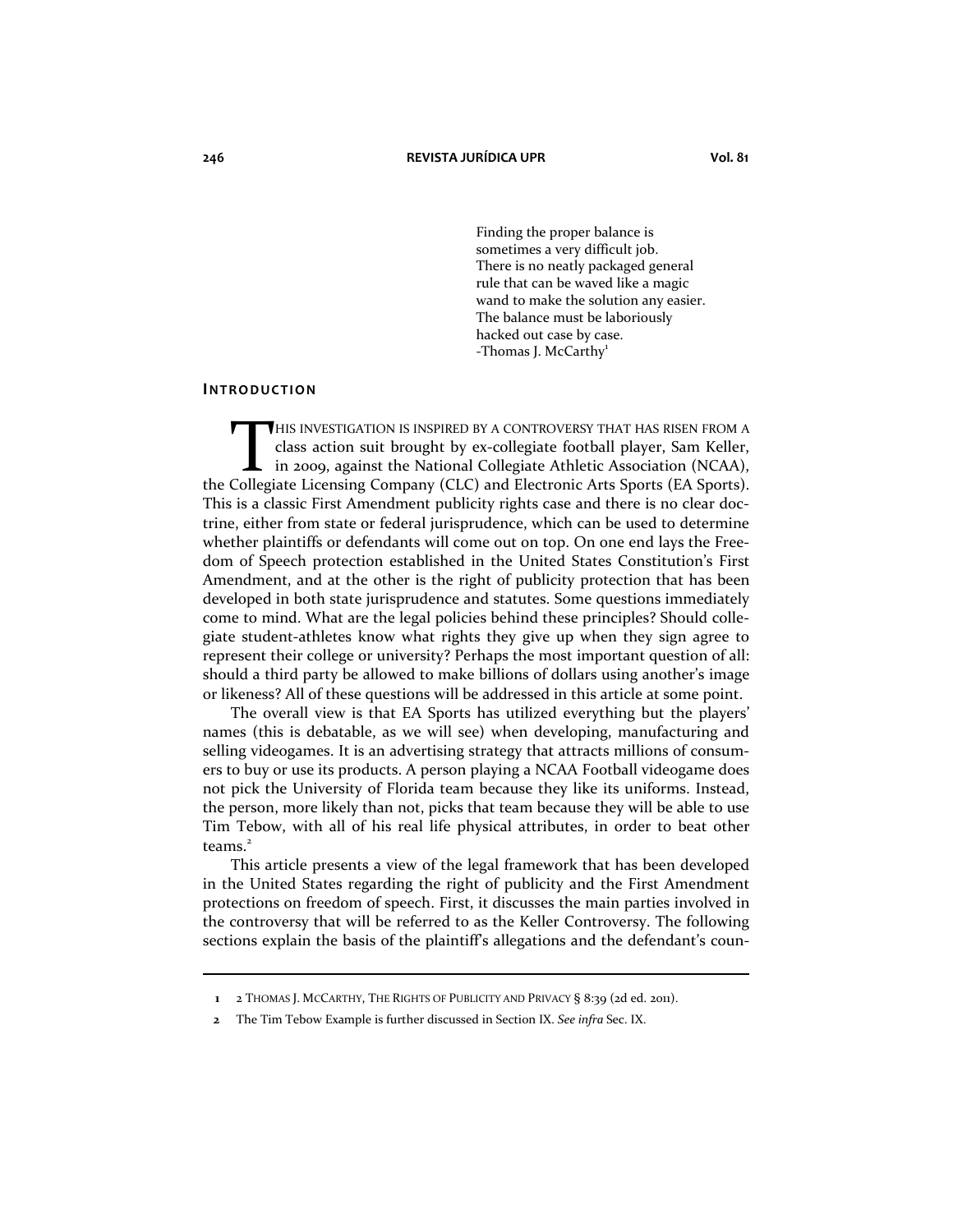ter propositions. Following that, there is a brief update on the most recent developments in the Keller Controversy. The next three sections are dedicated to a discussion on the development of doctrines that are essential for the legal analysis: the protection provided by the First Amendment, the right of publicity, and the clash between these two rights. There is an in depth analysis of the Keller Controversy and the applicable doctrines based on the factual background of the case. Lastly, a conclusion will summarize the most essential findings derived from the investigation.

# **I. THE PLAYERS**

### *A. Sam Keller*

Sam Keller is a former Arizona State football player (quarterback) who later transferred to the University of Nebraska and is featured in EA Sports's NCAA Football videogame. He filed a class action suit against NCAA, CLC and EA Sports for violations to the Sherman Antitrust Act, Section 1, and for violations of antitrust laws, right of publicity laws under California State Statutes, and NCAA rules and regulations. For purposes of the investigation I will confine the analysis to the cause of action presented under the right of publicity laws and doctrine.

# *B. NCAA*

The NCAA's purpose, as stated in their official webpage, is to "govern competition in a fair, safe, equitable and sportsmanlike manner, and to integrate intercollegiate athletics into higher education so that the educational experience of the student-athlete is paramount".<sup>3</sup> Every prospective and active studentathlete must abide by the rules and regulations of the NCAA in order to represent their college or university in a given sport.

#### *C. Collegiate Licensing Company (CLC)*

 $\Box$  The CLC is a marketing company that provides licensing of NCAA events, such as bowl games and products, to third parties. In 2005, the CLC entered into an exclusive contract with EA Sports for the development and distribution of interactive NCAA football and basketball games. This license allows EA Sports to identically replicate teams, stadiums, uniforms and mascots.

 **<sup>3</sup>** NATIONAL COLLEGIATE ATHLETIC ASSOCIATION, (May 25,2011) http://www.ncaa.org/wps/ wcm/connect/public/ncaa/about+the+ncaa.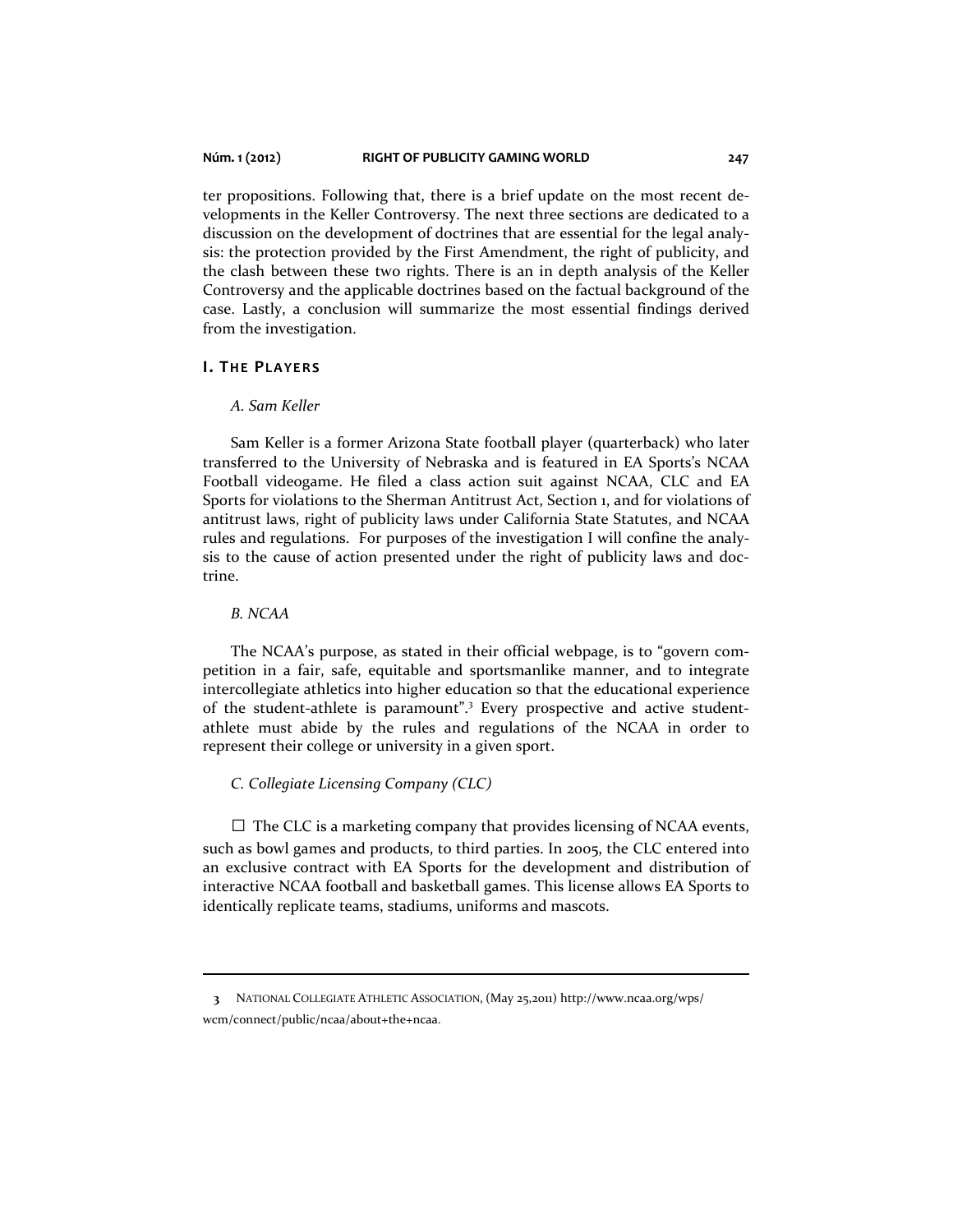*D. Electronic Arts Sports (EA Sports)* 

EA Sports is the world's leading independent developer and publisher of interactive gaming entertainment software. The agreement with CLC has helped EA Sports rise to the top of its industry. It has produced billions in net revenues over the years.

### **II. PLAINTIFFS' ALLEGATIONS**

Sam Keller and other student-athletes argue that EA Sports has knowingly and intentionally utilized the names and likenesses of the class action members in videogames that were developed, manufactured and sold by EA Sports without their consent.<sup>4</sup> They also contend that EA Sports used the Keller and class members' names and likenesses for advertising, selling and soliciting purchases of their videogames such as NCAA Football, NCAA Basketball and NCAA March Madness. This misappropriation of their publicity rights has resulted in injury to Keller and class members. The allegations set forth in the Keller case took place in EA Sports's headquarters in Redwood, California.<sup>5</sup>

Under California Law, a person's image is protected from being utilized by another party without consent and for commercial exploitation. The infringer that causes injury to the first will be liable for damages, lost profits and beneficial gains of the latter.

# **III. DEFENDANT'S ALLEGATIONS**

#### *A. Players gave up the rights to the use of their images*

The defendants, specifically EA Sports, contend that the student-athletes essentially gave up their right of publicity by signing NCAA Form 08-3a, thus granting the NCAA the exclusive right to license the images to third parties.<sup>6</sup> Consequently, EA Sports entered into an agreement with the CLC and obtained a license in order to use the images property of the NCAA.

#### *B. Product is protected under the First Amendment*

EA Sports also argues that they did not use the student-athletes' names or likeness in the development, manufacture or distribution of the NCAA Football videogames. The defendant's theory is that the development, manufacture and

**<sup>4</sup>** In Re: NCAA Student-Athlete Name & Likeness Litigation, No. C 09–1967 CW 2011 WL 1642256 (D. N.D. Cal. May 2, 2011).

**<sup>5</sup>** EA SPORTS, (October 19, 2011) http://www.ea.com/2/about-ea.

**<sup>6</sup>** I will further discuss the contents of Form 08-3a in Section VIII.A. *See infra* Sec. VIII.A.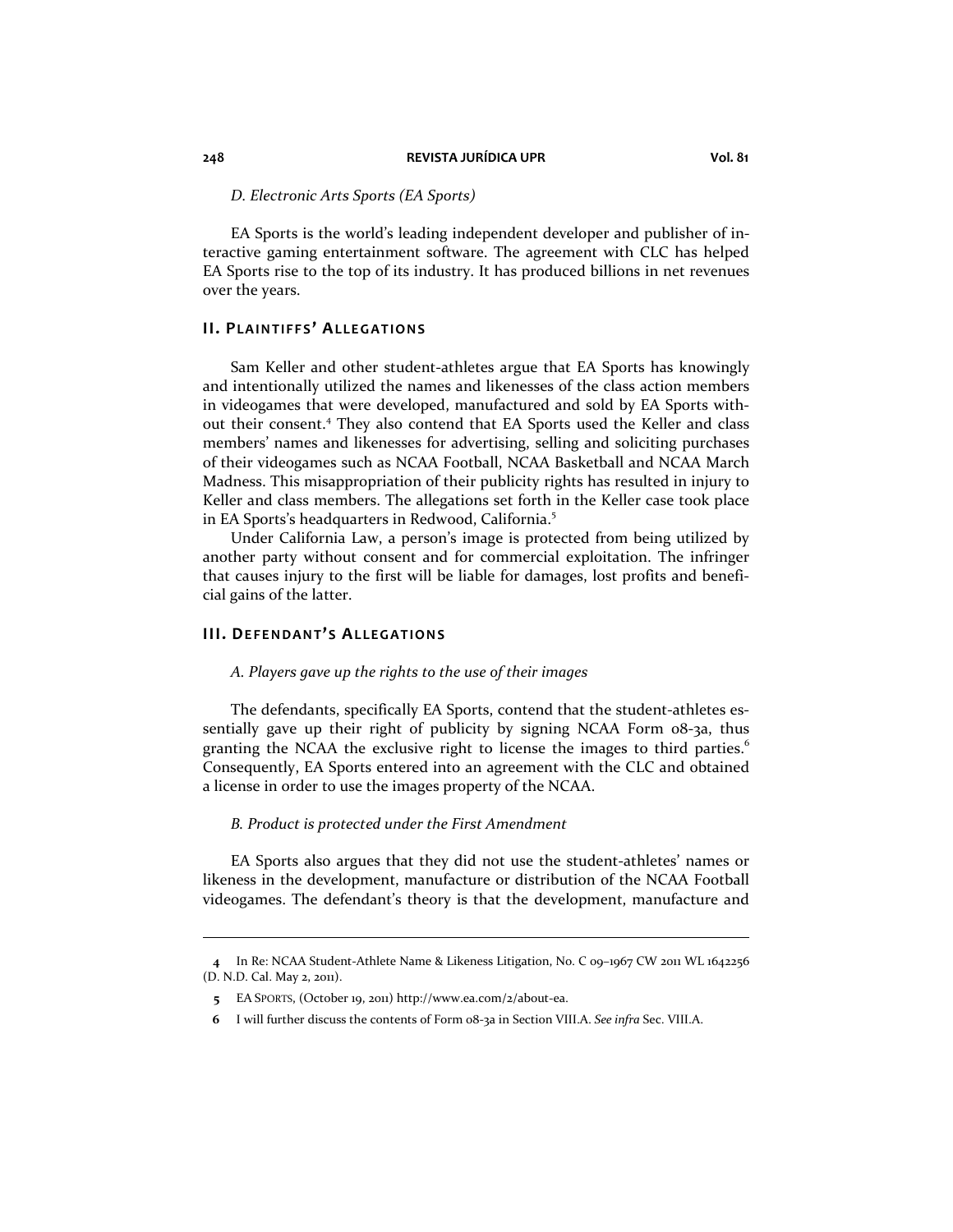sales of NCAA Football, Basketball, and March Madness videogames have transformed the images in such way that it does not infringe on the student-athletes' right of publicity. They claim that Freedom of Speech under the First Amendment protects them based on the transformative use doctrine.

# **IV. THE KELLER CONTROVERSY TODAY**

The Keller Controversy has been consolidated with the *O'Bannon* case and is now being reviewed as *In Re: NCAA Student-Athlete Name & Likeness Licensing Litigation*. 7 The case is being evaluated by the United States District Court for the Northern District of California, Oakland Division. All of the defendants have filed motions to dismiss the claims brought against them, but the District Court denied the right of publicity claim dismissal. The decision was appealed in the United States District Court of Appeals for the Ninth District and a decision is pending. It would not be surprising that, given the high interest created by this controversy has and the importance of the development of a clearer legal standard, this case be eventually resolved by the United States Supreme Court.

# **V. FREEDOM OF SPEECH**

 $\overline{a}$ 

#### *A. Protection under First Amendment*

The First Amendment protects the freedom of speech and expression in the United States. It fully protects expressive speech, such as political speech, journalism, artistic, and fictional works. But the protection for commercial speech, which is work that is intended for financial gain, is not as comprehensive. Today, with the vast advancements in technology, the use of images, sounds and textual contents has proven to be a challenge to the courts when balancing how far they are willing to go in order to offer that protection. Yet without this protection, it would be difficult for creators, artists and entertainers to preserve their motivation to come up with the ideas and expressions such as those that have propelled the arts and sciences in our society.

#### *B. Campbell v. Accufe-Rose Music, Inc.*

In *Campbell v. Accufe-Rose Music, Inc.*, 8 the United States Supreme Court used the transformative use approach to suggest that a piece of artistic work, even if it is based on a previous piece, can be varied in such way that the author would not be liable for infringing on the earlier work. The case involved the in-

**<sup>7</sup>** The O'Bannon case involves former NCAA basketball player Ed O'Bannon who had also filed a suit against the NCAA, CLC and EA Sports for using images of him when he played for the UCLA Bruins basketball team. *In Re: NCAA,* 2011 WL 1642256.

**<sup>8</sup>** Campbell v. Accufe-Rose Music, Inc., 510 U.S. 569 (1994).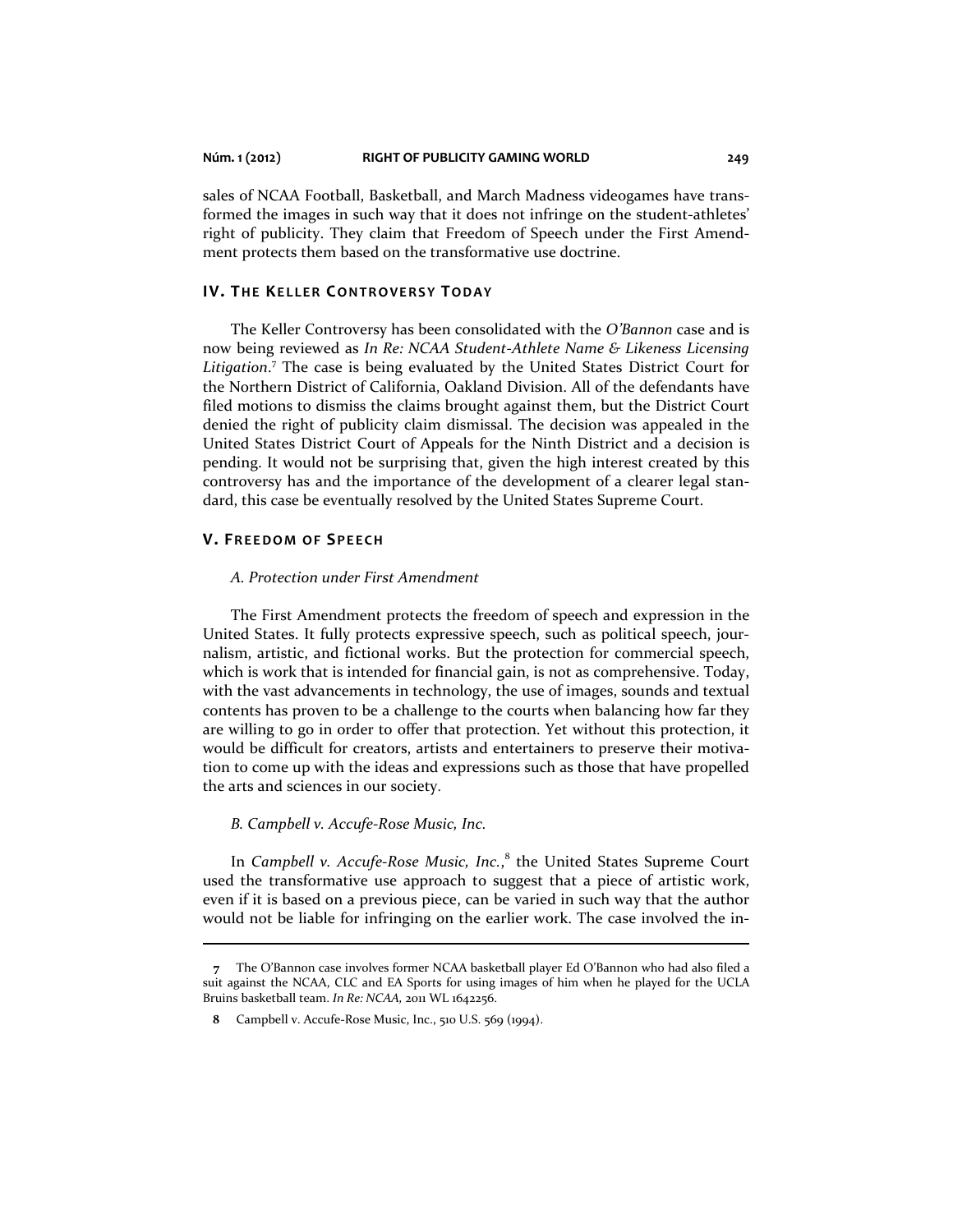#### **250 REVISTA JURÍDICA UPR Vol. 81**

famous rap group 2 Live Crew and their adaptation of Roy Orbison's rock ballad *Oh Pretty Woman.* The 2 Live Crew took elements of that previous work and produced a parody called *Pretty Woman*. The case gained publicity because the 2 Live Crew was notorious for their explicit language and *in-your-face* style despised by many conservative Americans.

The Supreme Court suggested that the 2 Live Crew's type of work could be considered to be transformative if it could be established that it added a "new expression, meaning or message" to the earlier work.<sup>9</sup> It also stated, citing Sony *Corp. v. Universal Studios*,<sup>10</sup> that "[a]lthough such transformative use is not absolutely necessary for a finding of fair use,"<sup>11</sup> "the goal of copyright, to promote science and the arts, is generally furthered by the creation of transformative works".<sup>12</sup> In doing so the Court was upholding a lenient legal policy that would not limit an artist's creativity, in doing so it recognizes the magnitude and importance of artistic works in the United States society. I find this approach logical for the development of the arts; it is interesting and I must agree with the Court's finding because it protects an artist's work, even when its consequences could result disturbing to a certain majority group. This follows the doctrine set forth years ago by Justice Holmes in *Bleinstein v. Donaldson Lithographing Co.*<sup>13</sup>

## *C. Cardtoons L.C. v Major League Baseball Players Association*

In 1996, the United States Court of Appeals analyzed the First Amendment freedom of speech rights of Cardtoons L.C., a company that created cartoonish parodies of Major League Baseball (MLB) players and printed them in baseball trading cards without their expressed consent. On the other end of the controversy, the Court had to address the player's right of publicity over their images.<sup>14</sup> The players alleged that Cardtoons had violated their right of publicity by using the MLB players' images without their consent, while Cardtoons contended that the cards were parodies and deserved to be protected under the First Amendment. The Court balanced the value of speech and the justifications of the right of publicity and eventually decided that Cardtoons was in deed protected. In doing so it concluded that:

**<sup>9</sup>** *Id*. at 570.

 **<sup>10</sup>** Sony Corp. v. Universal Studios 464 U.S. 417 (1984).

**<sup>11</sup>** *Campbell*, *supra* note 8, at 579.

 **<sup>12</sup>** *Id.*

**<sup>13</sup>** *See* Bleinstein v. Donaldson Lithographing Co., 188 U.S. 239, 251 (1903) (in which the Court expressed that "[i]t would be a dangerous undertaking for persons trained only to the law to constitute themselves final judges of the worth of pictorial illustrations, outside of the narrowest and most obvious limits.").

 **<sup>14</sup>** Cardtoons, L.C. v. Major League Baseball Players Ass'n, 95 F.3d 959 (1996).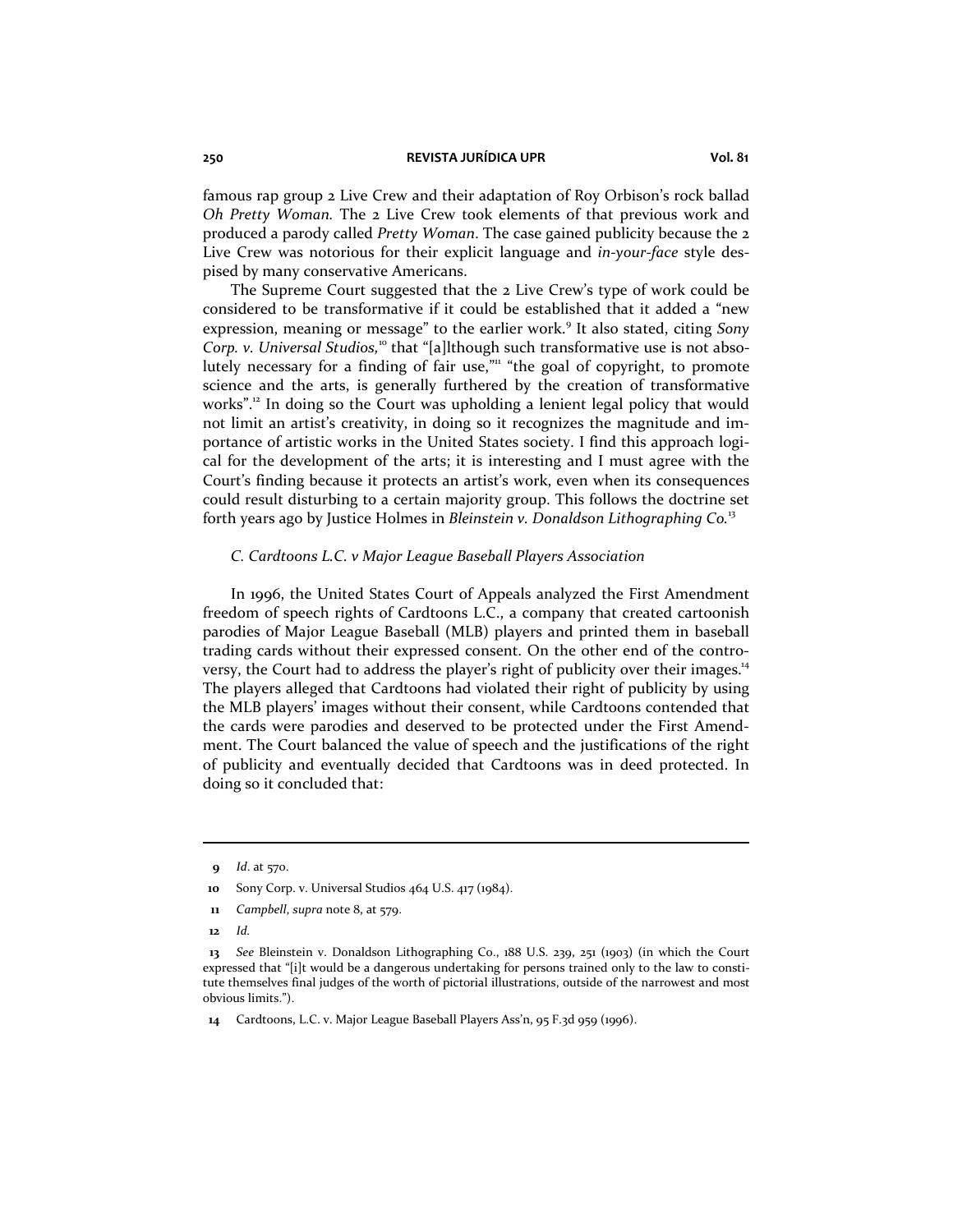The justifications for the right of publicity are not nearly as compelling as those offered for other forms of intellectual property, and are particularly unpersuasive in the case of celebrity parodies. The cards, on the other hand, are an important form of entertainment and social commentary that deserve First Amendment protection.<sup>15</sup>

The Court thus parted ways with the transformative use doctrine. The key element of this decision was that, by valuating the freedom of speech and the publicity rights, it avoided the headaches that come with the transformative use doctrine. This reaffirms the policy that protects and promotes the creativity needed for the evolution of the artistic industry.

We have seen two approaches to the protection of an artist's freedom of speech in the context of a transformative work and when being weighed against an individual's right to his o her image. These developments will helps us evaluate the Defendant's allegations of their use of the student-athletes' images in the creation of the videogames.

### **VI. RIGHT OF PUBLICITY**

#### *A. Historical overview*

1. Haelean Laboratories Inc. v. Topps Chewing Gum

In 1953, the Court of Appeals for the Second Circuit first recognized the right of publicity in *Haelan Laboratories, Inc. v. Topps Chewing Gum*. 16 The case considered whether a Major League Baseball (MLB) player had a property right to his images that were being used in baseball trading cards. The Court described the right of publicity as follows:

[A] man has a right in the publicity value of his photograph, i.e., the right to grant the exclusive privilege of publishing his picture, and that such a grant may validly be made 'in gross,' i.e., without an accompanying transfer of a business or of anything else. Whether it be labelled a 'property' right is immaterial; for here, as often elsewhere, the tag 'property' simply symbolizes the fact that courts enforce a claim which has pecuniary worth.<sup>17</sup>

This conclusion has motivated many famous and infamous characters to pursue the protection of their images. Following this decision the search for that protection has become increasingly important with the development of means to obtain access to an array of images with little difficulty. It set the basis for the controversies that we see in today's modernized society. There is no question

**<sup>15</sup>** *Id*. at 976.

 **<sup>16</sup>** Haelan Laboratories, Inc. v. Topps Chewing Gum, Inc., 202 F.2d 866 (1953).

**<sup>17</sup>** *Id.* at 868.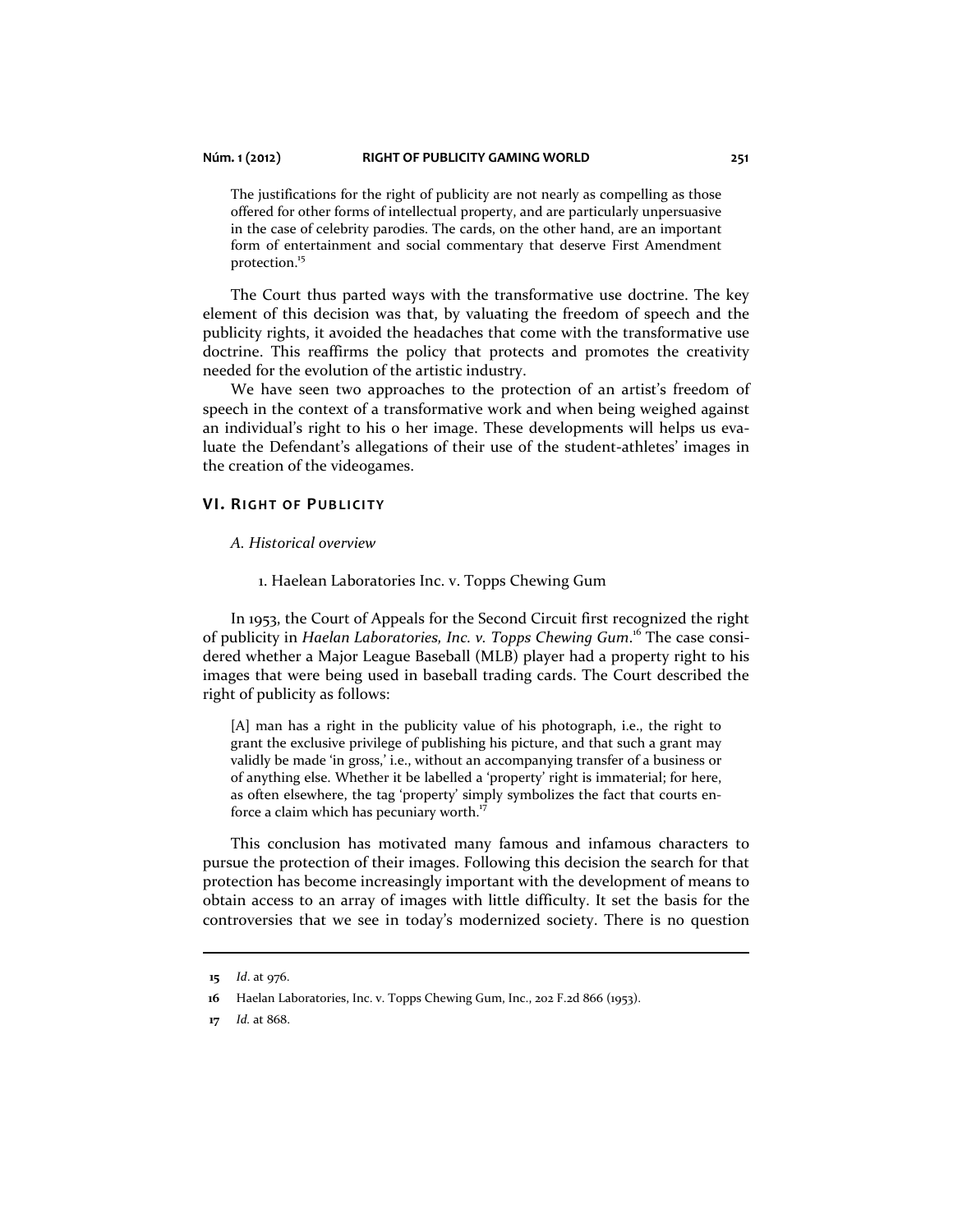#### **252 REVISTA JURÍDICA UPR Vol. 81**

that famous personalities, including recording artists, movie stars and athletes captivate the audience's attention, and this represents an enormous opportunity for financial gain if exploited the right way.

# *B. William Prosser's Article*

In 1960, William Prosser wrote perhaps the most important article on the right of publicity. Courts continue to cite his article up to this date when faced with controversies that arise from claims of the right of publicity. Prosser's analysis revolves around the right of privacy, christened by Cooley as the *right to be*  let alone.<sup>18</sup> Prosser further discussed what have become the pillars for publicity rights protection describing the following four torts:

- 1. Intrusion upon the plaintiff's seclusion or solitude, or into his private affairs.
- 2. Public disclosure of embarrassing private facts about the plaintiff.
- 3. Publicity which places the plaintiff in a false light in the public eye.
- 4. Appropriation, for the defendant's advantage, of the plaintiff's name or likeness.<sup>19</sup>

Prosser's fourth tort is at the core of right of publicity claims because, by definition, these types of claims involve one party utilizing the image or likeness of another in order to derive some sort of benefit. This principle is not an absolute one for there could be other rights that are considered to have higher hierarchical value, for example, the protection of freedom of speech. After all, that is precisely what this investigation is evaluating.

#### 1. California's Right of Publicity Statute

The state of California introduced the Right of Publicity Statute that is found in the Section 3344 of the California Civil Code and contains the following dispositions:

(a) Any person who knowingly uses another's name, voice, signature, photograph, or likeness, in any manner, on or in products, merchandise, or goods, or for purposes of advertising or selling, or soliciting purchases of, products, merchandise, goods or services, without such person's prior consent, or, in the case of a minor, the prior consent of his parent or legal guardian, shall be liable for any damages sustained by the person or persons injured as a result thereof. In addition, in any action brought under this section, the person who violated the section shall be liable to the injured party or parties in an amount equal to the greater of seven hundred fifty dollars (\$750) or the actual damages suffered by him or her as a result of the unauthorized use, and any profits from the unau-

 **<sup>18</sup>** 1 THOMAS M. COOLEY, A TREATISE ON THE LAW OF TORTS OR THE WRONGS WHICH ARISE INDEPENDENTLY OF CONTRACT § 135 (D. Avery Haggard ed., Callaghan & Company 1932) (1879).

 **<sup>19</sup>** William L. Prosser, *Privacy*, 48 CALIF. L. REV. 383, 389 (1960).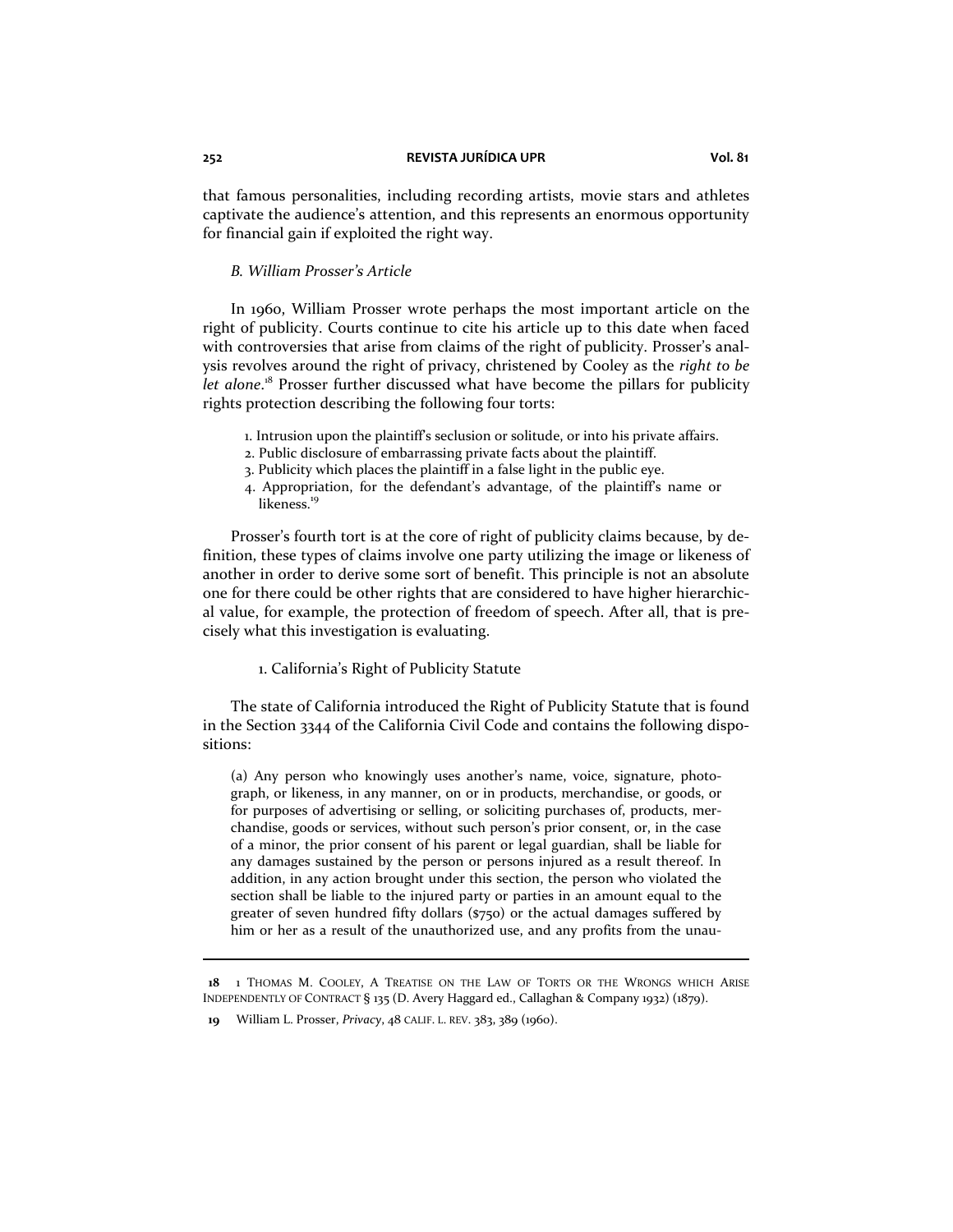thorized use that are attributable to the use and are not taken into account in computing the actual damages. In establishing such profits, the injured party or parties are required to present proof only of the gross revenue attributable to such use, and the person who violated this section is required to prove his or her deductible expenses. Punitive damages may also be awarded to the injured party or parties. The prevailing party in any action under this section shall also be entitled to attorney's fees and costs.<sup>2</sup>

This statute makes it clear that the California legislature recognizes the importance of protecting the right of publicity of individuals. The statute is also very specific on the remedies that a plaintiff could be awarded if it is found that his right has been violated. It is not surprising that California has enacted such a law given the fact that it is the epicenter of the entertainment business in the United States. I will further discuss the relevance of this statute when analyzing the Keller Controversy.

## 2. Comedy III Productions Inc. v. Saderup

In 2001, the California Supreme Court first integrated the transformative use doctrine in the right of publicity case *Comedy III Productions v. Saderup.*21 It did so by analyzing whether Saderup's work was protected under the First Amendment of the United States Constitution. He used the image of the *Three Stooges*  on t-shirts and lithographs that he later sold for a profit. In analyzing the artist's work the Court asked itself "whether a product containing a celebrity's likeness is so transformed that it has become primarily the defendant's own expression rather than the celebrity's likeness."<sup>22</sup> It also added that "[a]n artist depicting a celebrity must contribute something more than a merely trivial variation, but create something recognizably his own, in order to qualify for legal protection."<sup>23</sup> In order for an individual to obtain the protection provided by the First amendment the Court expressed that the challenged work is protected "inasmuch as it contains significant transformative elements or that the value of the work does not derive primarily from the celebrity's fame."<sup>24</sup> This decision gives us an insight on how the California judicial system might approach controversies that arise in First Amendment publicity right controversies.

 $\overline{a}$ 

**24** *Comedy,* 21 P.3d. 797 at 810.

 **<sup>20</sup>** CAL. CIV. CODE § 3344 (a) (West 1997 & Supp. 2011)

 **<sup>21</sup>** Comedy III Productions, Inc. v. Gary Saderup, Inc. 21 P.3d. 797 (2001).

**<sup>22</sup>** *Id.* at 809.

**<sup>23</sup>** *Id.* at 810-11 (citing L. Batlin & Son, Inc. v. Snyder, 2d Cir.1976, 536 F.2d 486, 490).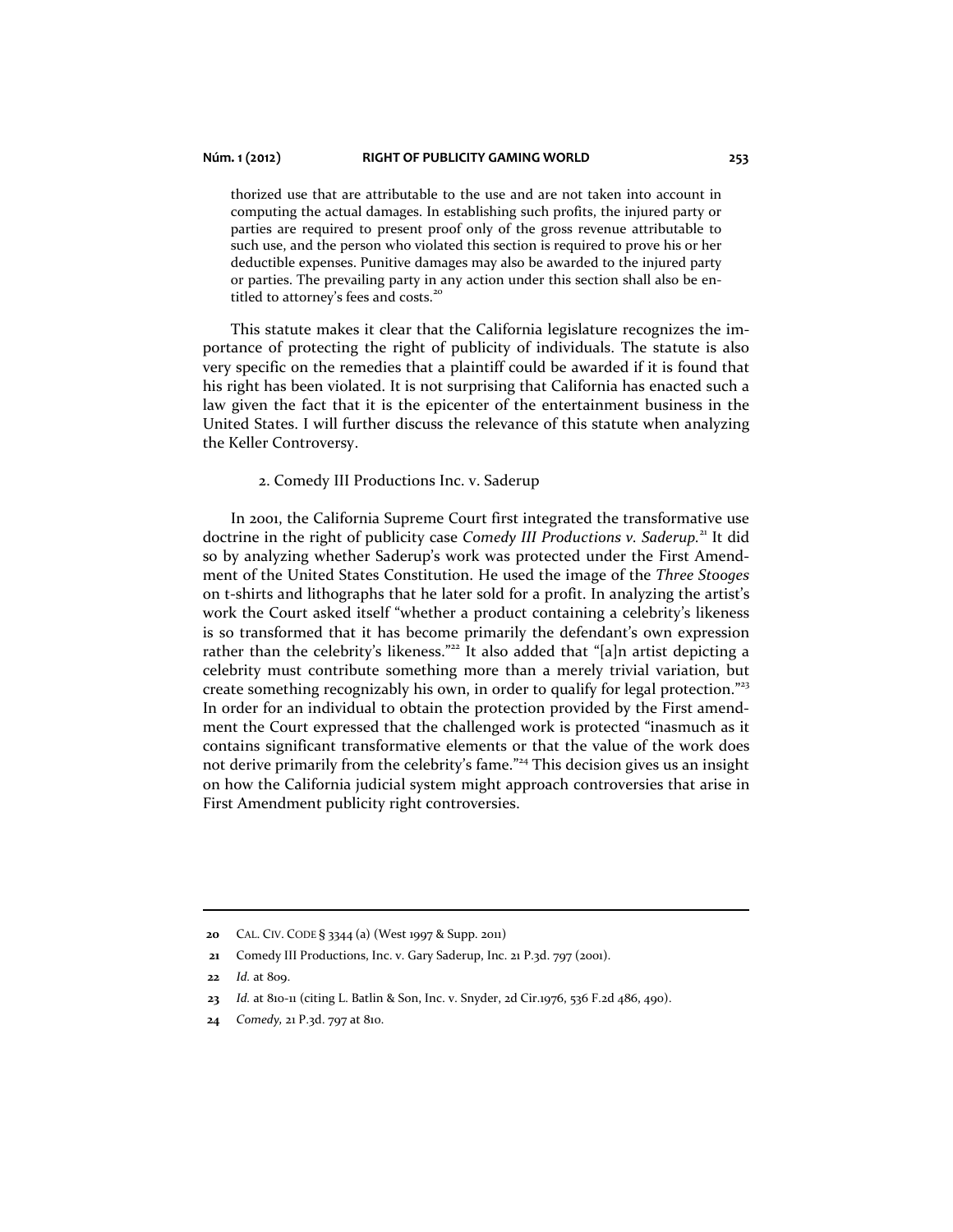#### *A. Zacchini v. Scripps-Howard Broadcasting Co.*

In 1977, the United States Supreme Court delivered a decision regarding a claim on the right of publicity and protection under the First Amendment; the only one of its kind to this date. In *Zacchini v. Scripps-Howard Broadcasting Co.,*  the Court found that a local television station had violated Zacchini's right of publicity by broadcasting his entire human cannonball act on the evening news without his permission.<sup>25</sup> Even after this decision, it is not yet entirely clear how lower courts should evaluate publicity rights versus First Amendment controversies.

The majority of the Court adopted the entire act doctrine in holding that "[t]he broadcast of a film of petitioner's entire act poses a substantial threat to the economic value of that performance . . . . [T]his act is the product of petitioner's own talents and energy, the end result of much time, effort, and expense. Much of its economic value lies in the 'right of exclusive control over the publicity given to his performance'  $\dots$  ."<sup>26</sup> The Court also recognized that Zacchini's "state-law right of publicity would not serve to prevent respondent from reporting the newsworthy facts about petitioner's act".<sup>27</sup>

This is a particular case given the fact that the Court analyzed the controversy using the entire act test because the transmission included *all* of Zacchini's performance. This assumption, however, might be questioned: Where do we leave the preparation, advertisement and production of this performance? It could be argued that Zacchini's entire performance included other factors that were not included in the television broadcast. It would be interesting to see if, even assuming the latter, the Supreme Court would have rendered a similar result.

The balancing of the First Amendment protection and publicity rights is no easy task, but it is certain that, given the right circumstances, the Supreme Court would be willing to uphold the right of publicity against the freedom of speech protection. The entire act test was enough to get a majority vote in this case but its application has proven to be challenging, and the Supreme Court has not applied it in a First Amendment publicity case ever since.<sup>28</sup>

 **<sup>25</sup>** Zacchini v. Scripps-Howard Broadcasting Co., 433 U.S. 562 (1977).

**<sup>26</sup>** *Id*. at 575 (footnote omitted).

**<sup>27</sup>** *Id*. at 574 (footnote omitted).

 **<sup>28</sup>** Gloria Franke, *The Right of Publicity vs. the First Amendment: Will One Test Ever Capture the Starring Role?*, 79 S. CAL. L. REV. 945 (2006).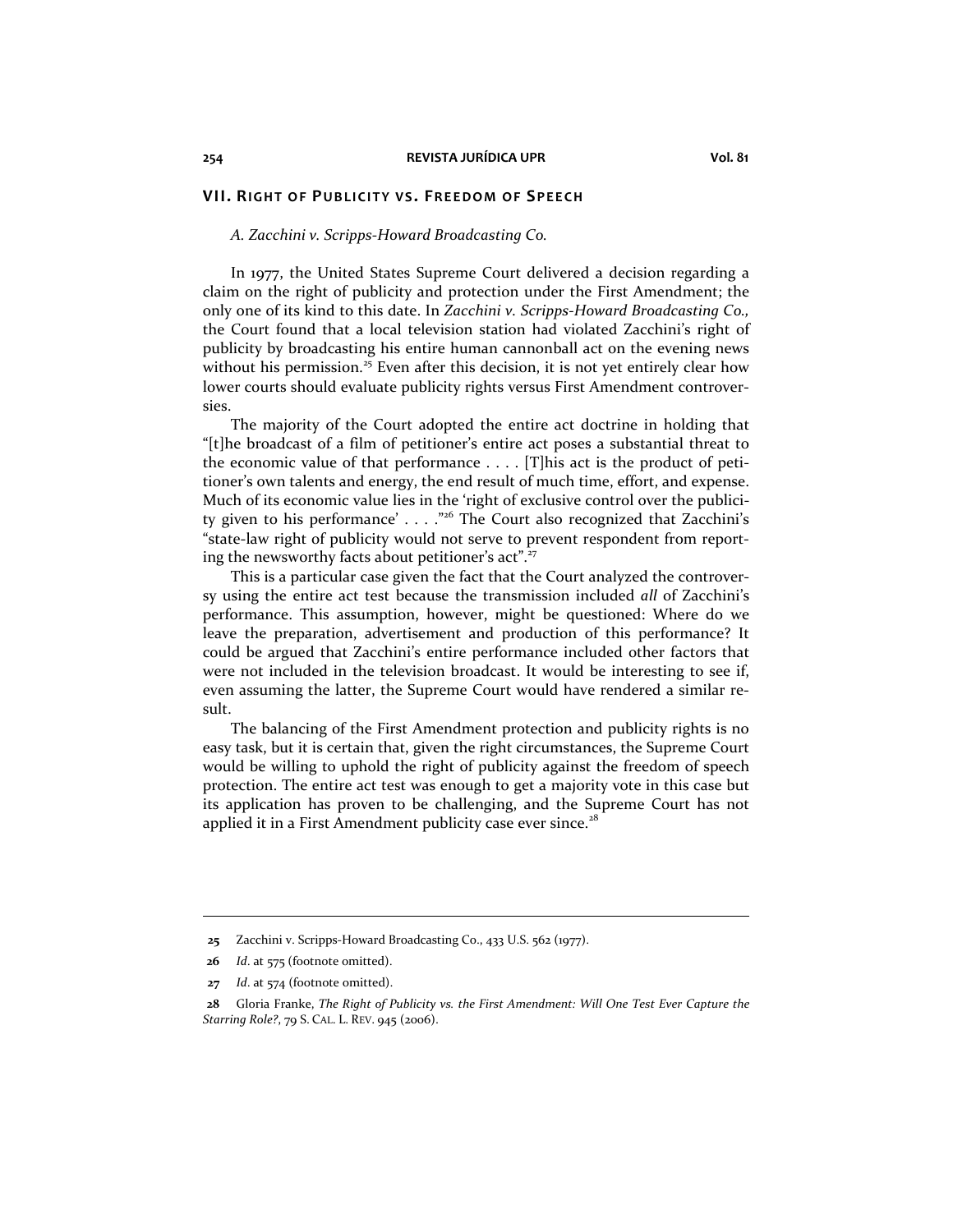#### **VIII. THE STUDENT-ATHLETE AGREEMENT**

#### *A. Form 08-3a analyzed*

Every student-athlete must sign Form 08-3a before he or she even thinks of stepping foot on a court or field.<sup>29</sup> This form constitutes a contract between the student-athlete and the NCAA. There is no negotiation in the process, the athlete either signs it or he will not be able to represent his or her college or university.

Part IV of this agreement contains a clause in which the student-athlete gives up the right to use of his or her name and/or picture.<sup>30</sup> But this waiver is conditioned, the NCAA or a third party is allowed to use a student-athlete's name and/or picture "to generally the promote NCAA championships or other NCAA events, activities or programs."<sup>31</sup> This statement reflects the following NCAA Bylaw: "[t]he NCAA [or a third party acting on behalf of the NCAA (e.g., host institution, conference, local organizing committee)] may use the name or picture of an enrolled student-athlete to generally promote NCAA championships or other NCAA events, activities or programs."<sup>32</sup>

There are two components in Part IV of form 08-3a that must be discussed. First, it is not clear if this agreement expires upon the student-athlete's graduation or if the images taken during his or her tenure are property of the NCAA even after the student-athlete has graduated, or has simply decided not to continue his or her academic-athletic career. This could be an important factor when it comes to right of publicity claims because a student-athlete's career is at most five or six years long but the images captured during such career could last a lifetime. Second, we must point out the ambiguity of the terms set forth in the clause. What does it mean to *generally promote NCAA championships or other NCAA events, activities or programs*? It would seem reasonable to see an image of a player used in a promotional campaign for a certain championship as safe use, this is ultimately how the NCAA gets larger audiences to attend or watch a televised broadcast. But analyzing this clause within the context of the Keller Controversy*,* it seems that EA Sports is stretching the terms in order to justify their use of student-athlete's images. They could be considered a third party, but there is no direct relationship between the production and distribution of videogames and the promotion of NCAA championships, events, activities or pro-

 **<sup>29</sup>** National Collegiate Athletic Association, *Form 08-3a: Student-Athlete Statement – Division I*, http://www.ukathletics.com/doc\_lib/compliance0809\_sa\_statement.pdf.

**<sup>30</sup>** *Id.* at Part IV.

 **<sup>31</sup>** *Id.*

 **<sup>32</sup>** NATIONAL COLLEGIATE ATHLETIC ASSOCIATION, 2011-2010 NCAA DIVISION I MANUAL 72 (2011), *available at* http://www.ncaapublications.com/p-4224-2011-2012-ncaa-division-i-manual-august-2011.aspx.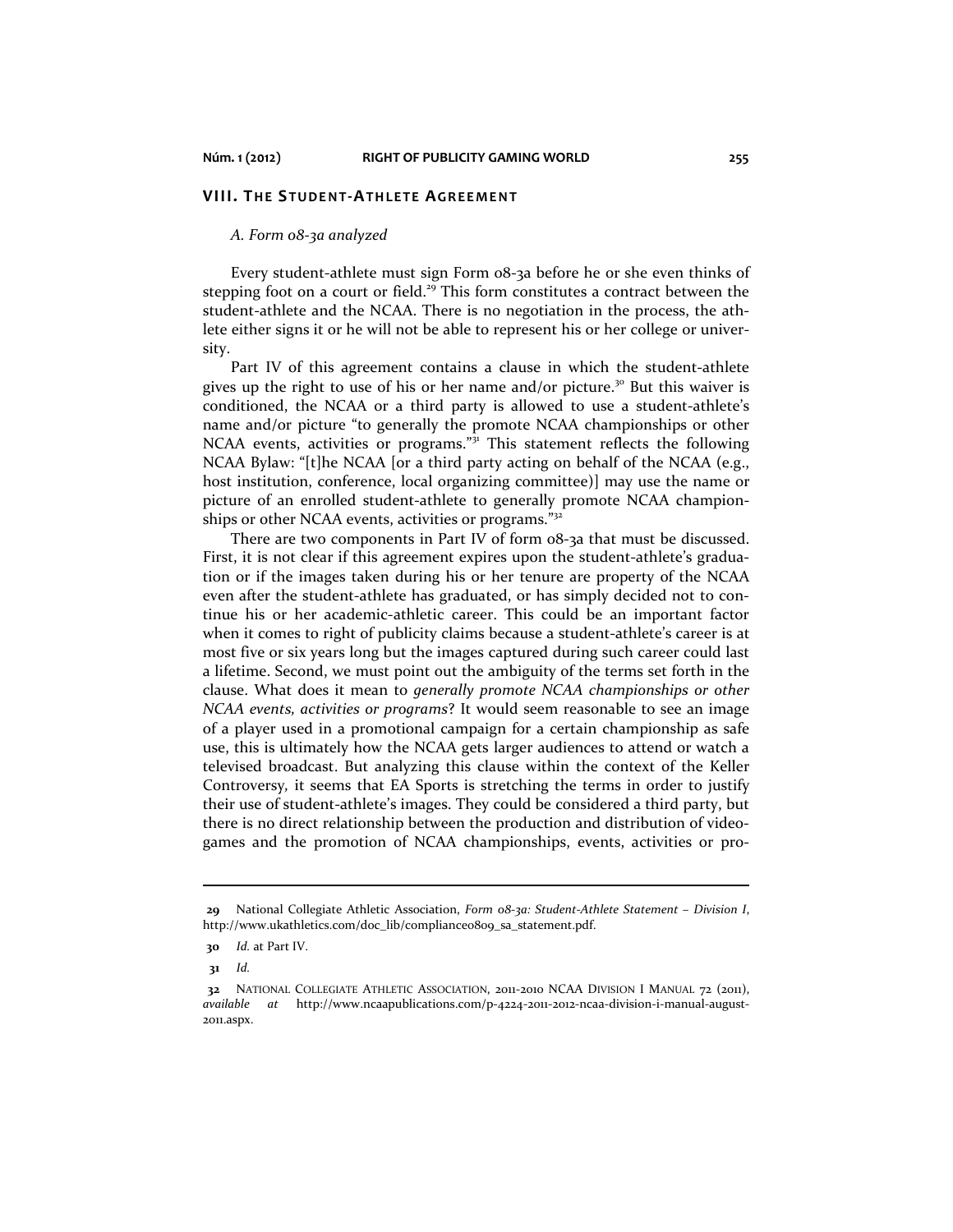grams. Both of these components must be considered when determining whether EA Sports has obtained a valid license of the right to student-athlete's images.

#### 1. Adhesion contracts

Black's Law Dictionary defines an adhesion contract as "[a] standard-form contract prepared by one party, to be signed by another party in a weaker position, usu[ally] a consumer, who adheres to the contract with little choice about the terms."<sup>33</sup>

Form 08-3a should be analyzed taking this definition into consideration. First, the NCAA is the party that prepares the contract and presents it to potential student-athletes. Second, the student-athlete, though not a consumer, is definitely in a weaker position because his future intercollegiate sporting career depends on he or she signing the agreement. Third, there is no say from the student-athlete's position as to the terms of the contract. I am not suggesting that this contract is not valid, but the interpretation of the agreement should favor the weaker party all other factors held equal.

# **IX. ANALYSIS OF THE KELLER CONTROVERSY**

There is only one question left to answer: does the right of publicity protect Sam Keller and other student-athlete's images and/or names from being used in EA Sports' games? There is obviously no clear-cut answer to this dilemma; the freedom of speech protection of the defendants and the agreement between the student-athletes and the NCAA should be weighed against the right of publicity. A number of courts that have tried to provide us with a test in order to solve these types of controversies, but no bright line rule has been established. The discussion of the Keller Controversy must be done taking all of the available legal doctrine and the relevant statutes in order to suggest what may be the end result.

First, it is tough to concede that, when an athlete signs Form 08-3a, he or she is giving up his or her publicity rights to the NCAA, and consequently to the CLC, thus consenting to the license of their images to EA Sports. Videogames can be entertaining and they are indeed very popular. For some, videogames could be considered positive for intercollegiate sports because they are able to reach a greater audience. But it seems that under this pretext EA Sports has parted from "generally promot[ing] NCAA events, championships, activities or programs."<sup>34</sup> EA Sports seems to use the student-athlete images to promote their videogames, giving them an exclusive edge, thus dominating the sports and athletic gaming markets. Furthermore, this agreement is ambiguous and places the

 **<sup>33</sup>** BLACK'S LAW DICTIONARY 366, (9th ed. 2009).

 **<sup>34</sup>** National Collegiate Athletic Association, *supra* note 29.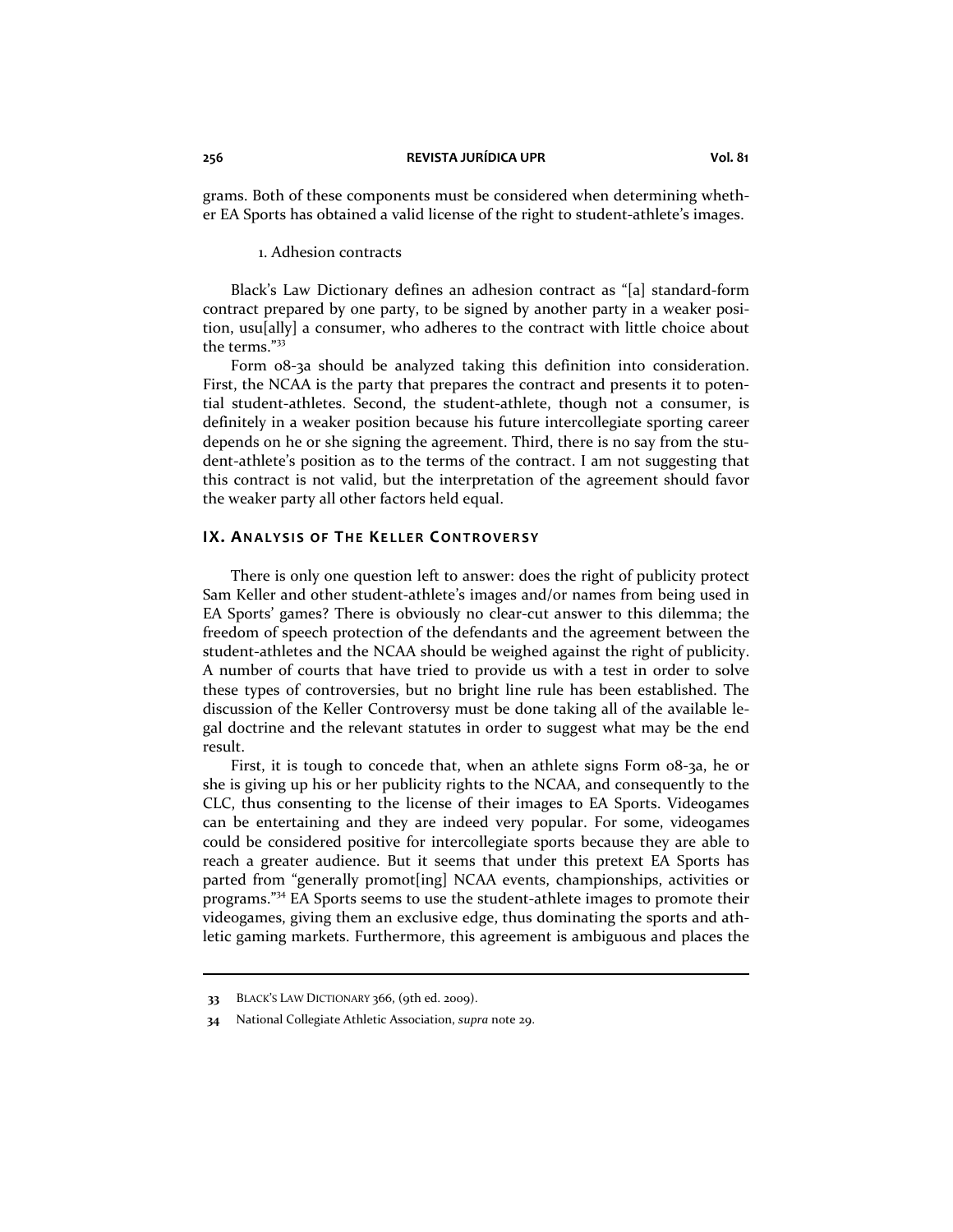student-athlete in a vulnerable and weak position, for he or she probably has little idea of the actual consequences of signing. Also, the fact that a studentathlete must sign that agreement in order to be eligible for competition must be highlighted. Many of these young athletes have been training for long periods of time before entering a college or university and competing at the collegiate level is at the top of their priorities, not signing is not an option.

Second, it is imperative to discuss the actual production of EA Sports videogames based on the transformative use doctrine and the freedom of speech protection under the First Amendment. Throughout the years, EA Sports has developed technologically advanced life-like videogame graphics that closely resemble the real images captured and seen through a television broadcast of a game. The company does not deny that this is their goal, this is what attracts the consumers to their products in the first place. But the important question to ask is whether they have created a work that can be differentiated from the individual's right of publicity

The following example provides a visual framework for analysis by comparing a real life image and an image taken from a NCAA Football videogame; it is dubbed the *Tim Tebow Example*. 35 The likeness between the images produced in the videogames and the actual images of student-athletes are evident and uncontestable.

*A. The Tim Tebow Example* 





**35** The selection of this player is solely for argument purposes; he is not a party in the Keller Controversy, yet he is one of the most famous collegiate football players in recent history.

 **36** Picture: Tim Tebow (on file with author).

 **37** Picture: EA Sports' NCAA Football match (on file with author).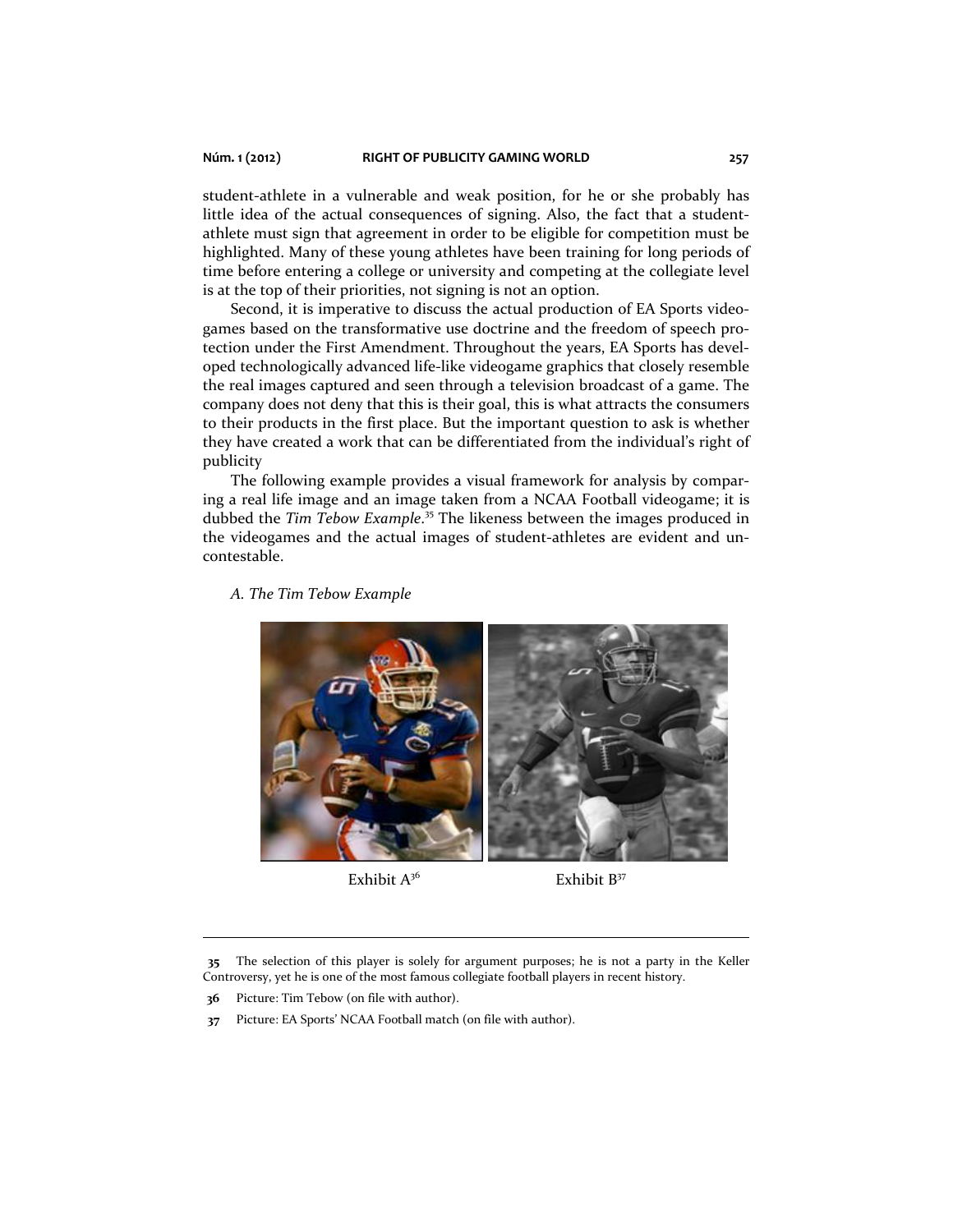#### **258 REVISTA JURÍDICA UPR Vol. 81**

Tim Tebow is a former University of Florida football player who helped his team win two National Championships, won the Heisman Trophy and is now playing in the National Football League (NFL).<sup>38</sup> Tebow has been featured in EA Sports' NCAA Football videogames, just like the plaintiffs in the Keller Controversy.

The first image presented above is a photograph of Tebow while he played at the University of Florida (Exhibit A) and the other a still picture from an EA Sports NCAA Football videogame (Exhibit B). Taking a close look at the images provided, certain attributes provide grounds for an analysis under the transformative use test described in section V.

The uniform's color, logo and team names are practically identical in both images, and it is reasonable to think that the University of Florida licensed them to EA Sports in a proper manner. But smaller and more specific details are pertinent for the transformative use analysis. First, the similarity of the facemask (face protector) in both images must be emphasized. Facemask selection is a prerogative of the player who will try to maximize his peripheral vision without giving up the safety a faceguard provides. There are numerous options when it comes to faceguards, yet Tebow selected the one seen in Exhibit A; it is not surprising that, in Exhibit B, EA Sports used the exact same faceguard. Second, the jersey number in both exhibits is fifteen (15). Numbers are used or placed on jerseys so players on the field are easily identifiable and are usually featured in the front, back and shoulders of football jerseys. This would be yet another way of identifying Tebow when playing the NCAA Football videogame. Third, there is a clear similarity in the technique Tebow uses while carrying the football; in both Exhibits we see the player using the left hand to hold the ball, which is indicative that the player is left handed, just like Tim Tebow in real life. Fourth, the wristband on the player's right forearm in both images is a particular type used by quarterbacks. These specialized wristbands have a window where a card containing plays can be placed and makes it easier for the player to call the play being signaled by the coaches from the sideline. After taking all of this elements into account, it is not easy to find a use that is transformative; it actually seems that EA Sports is trying its best to replicate the real life Tim Tebow.

This is but one example of the similarities between the student-athlete images and their video game counterparts that EA Sports replicates in their product. If one were to examine other football players, or even basketball players, the conclusion would be the same: the games are spot on with the representation of NCAA student-athletes.

 **<sup>38</sup>** The Heisman Trophy is awarded each year to the best football player in the NCAA Division I. The selection is made by a committee composed of coaches and experts. Tim Tebow was honored with this coveted award in his sophomore year.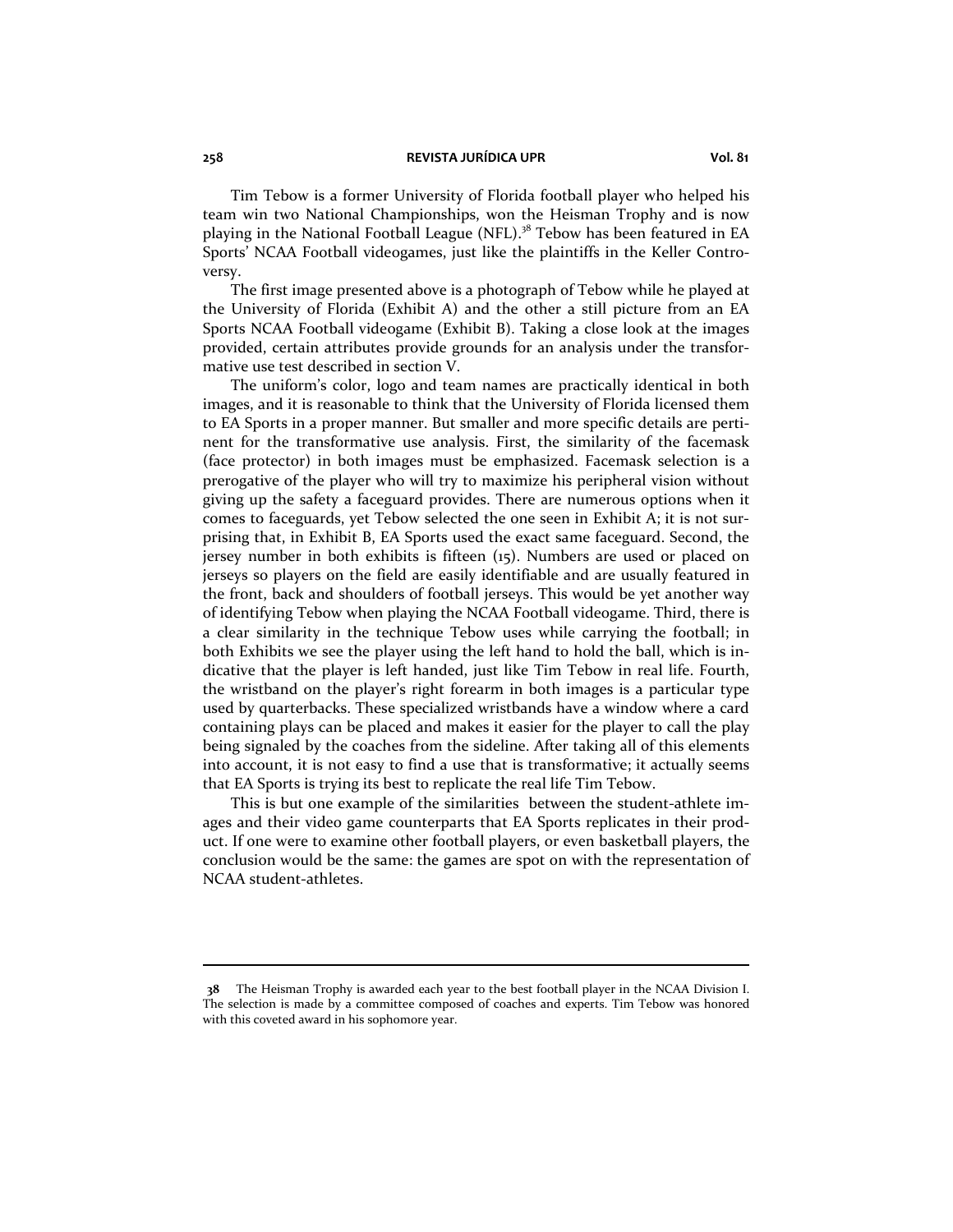# *B. Uploading Team Rosters*

The EA Sports NCAA Football videogames have a feature that could weigh heavily against their favor. The videogame platform allows users to upload the names of the players on a team roster. In doing so, the names of the studentathletes will appear on the back of the jerseys in the videogame itself. Furthermore, these videogames have a feature where announcer voices and dialogs comment real-time on the user's game play (audible through speakers), and these are portrayed in a similar fashion to actual announcer comments from intercollegiate events when broadcasted through television stations. If the videogame user has not uploaded a team's roster, the announcer will refer to the players by their jersey number, but if the team roster is uploaded, the announcer will actually use the player's last name.

EA Sports contends that the team rosters are provided by a third party and this should free them from responsibility. This is inexcusable; EA Sports could argue that they do not use the student-athletes' likeness, which, in turn, is questionable, given the similarities described above, but the development of a platform that allows these type of uploads should be taken as a deliberate usage of the players' likeness. This adds to the elements that make the videogame seem like a replica of the real life images and likeness of the student-athletes rather than a transformed adaptation.

It has been established that there is a protection under the First Amendment for work that is considered to add a "new expression, meaning or message" to an earlier work, as discussed in the transformative use section.<sup>39</sup> EA Sports could try to anchor its allegation on the fact that they are creating a videogame that does not constitute the use of the student-athlete's images or likeness under this doctrine. But this might prove to be an uphill battle. The similarities in the images, which have been pointed out, adding the feature that allows for the team roster upload, will weigh heavily against them in front of a jury and the courts.

Third, the California Right of Publicity Statute will certainly have to be interpreted in the Keller Controversy. The statute is clear in the protection it provides for the right over an individual's images and likeness. The following paragraphs include a discussion as to how these elements can be applied to the facts that underlie the controversy.

It must first be established whether a party has knowingly used another's name or likeness. EA Sports contends that they have not directly used the student-athletes' names or likeness in developing their videogames. But the previous discussion points in a completely different direction; it seems like EA Sports has gone to great lengths in order to portray an accurate representation of at least the likeness of the student-athletes in the development of the videogames. This would suffice another element of the statute, which expresses that the name or likeness be used in "any manner, on or in products, merchandise, or 

 **<sup>39</sup>** Campbell v. Acuff-Rose Music, Inc., 510 U.S. 569, 579 (1994).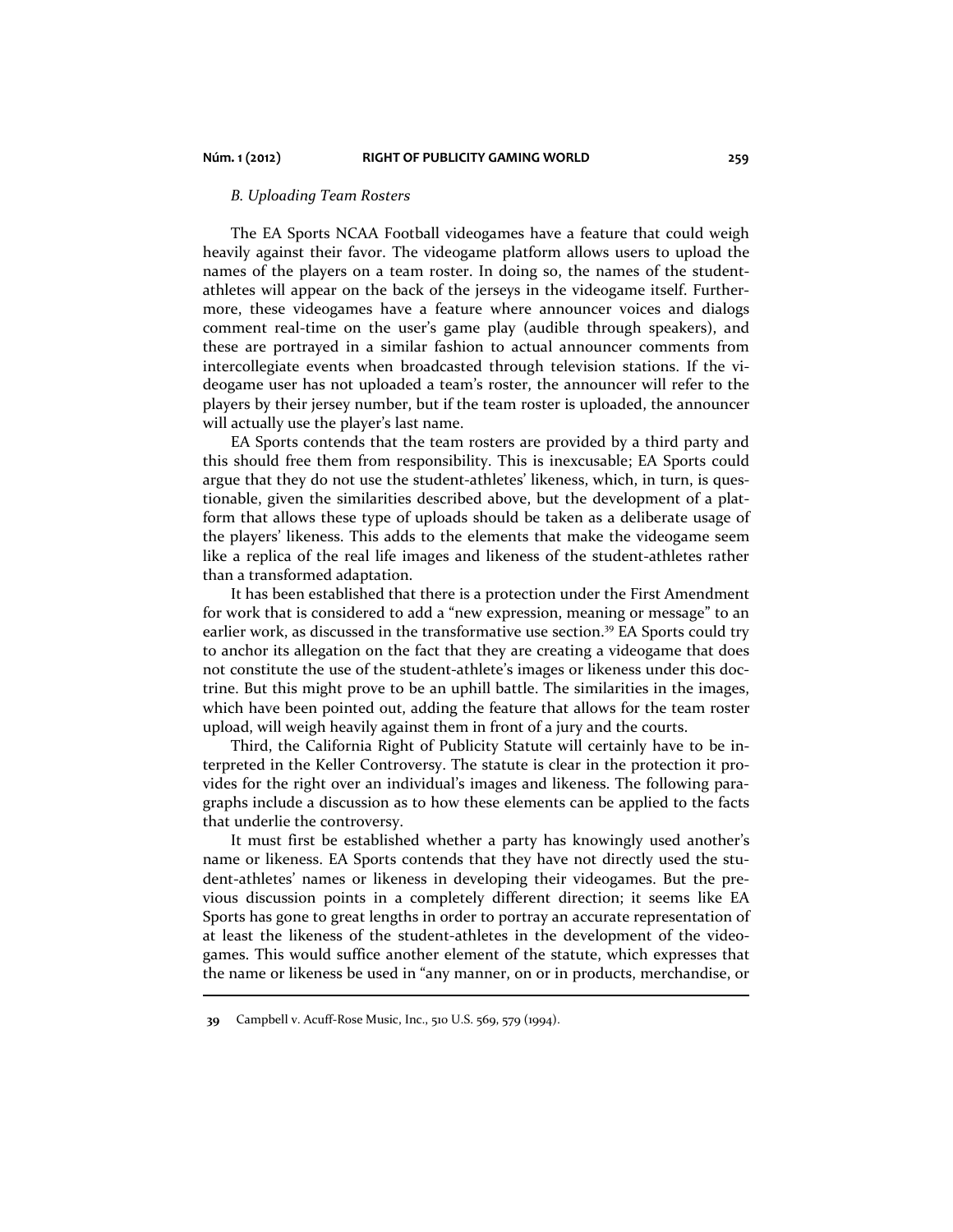goods, or for purposes of advertising or selling, or soliciting purchases of, products, merchandise, goods or services . . . ."<sup>40</sup>

The next element involves the student-athletes' consent to the use of their images, and this is certainly debatable in the Keller Controversy. EA Sports contends that the student-athletes waived the rights to their images by signing Form 08-3a and thus consented that the NCAA or a third party could use these images to promote the NCAA championships, activities or programs. But an in depth analysis of this agreement demonstrates that such consent is not expressly given. The clause's contents are ambiguous and are not negotiable; they place the student-athlete in a vulnerable position. This will be a key factor in the resolution of the Keller Controversy and it could be interpreted both ways, and a jury or the courts, taking into consideration that the agreement is a type of adhesion contract, should give the student-athletes a favorable interpretation.

If it is decided that a party misappropriated another's image or likeness, then it will be liable for the damages suffered by plaintiffs as a result of their conduct. They would be entitled to the actual damages, if they could be proven, but most important, they could be awarded the profits that resulted from the unauthorized use. In doing so they only have to prove the gross revenue that could be attributed to the use, and, in this case, this amount would be substantial.

Even though there is room for arguments on both sides, the analysis appears to tip the scale in favor of the student-athletes. The interpretation of the California Right of Publicity Statute could be the fundamental base in reaching a solution.

The Keller Controversy takes us to the crux of First Amendment publicity rights controversies. History has shown us that there are no clear-cut standards that can be applied, which makes the decision even more important. Ultimately, balance will be needed and, in order to do so, the judicial system will have to consider all of the factors that have been discussed above. Given the complexity, relevance and the public interest in the Keller Controversy, it might become a perfect opportunity for the United States Supreme Court to interpret these laws and doctrines. After all, it has been thirty-four years since the *Zachinni* decision, and there is collective thirst for a holding that will shed some light on how to approach First Amendment publicity right controversies.

# **CONCLUSION**

How far is the judicial system willing to go in order to protect one right over another? This is the underlying question in the Keller Controversy, and the courts are going to be forced to either justify the protection that the First Amendment provides or recognize that the right of publicity claim cannot be surmounted in this case. This will prove to be no easy task; there are few guide-

 **<sup>40</sup>** CAL. CIV. CODE § 3344 (a).